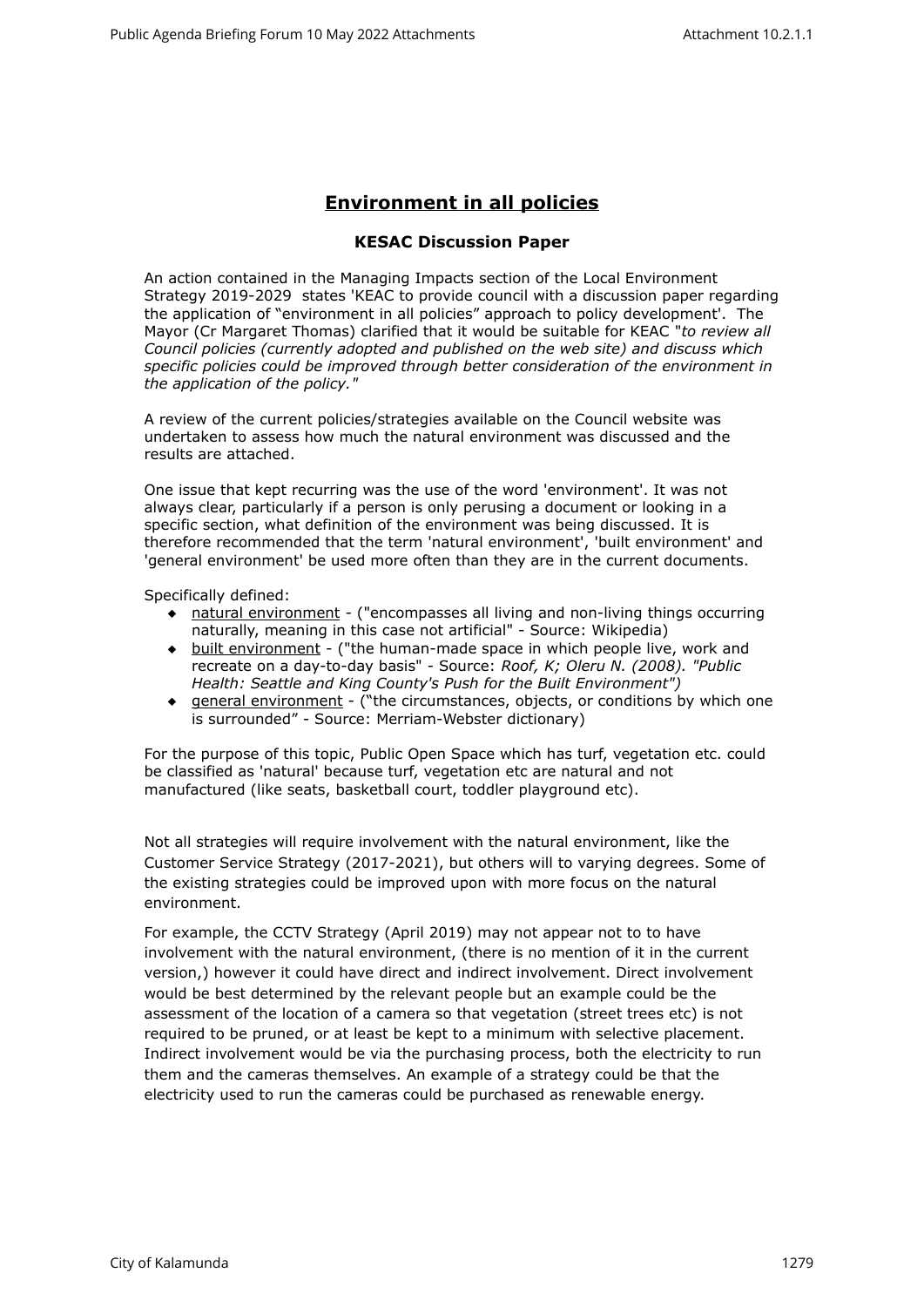The selection of cameras can be that they are more eco-friendly in terms of materials by having some recycled plastic as part of the manufacturing process, not contain materials harmful to the natural environment or have lower energy consumption and be more compact in design which in turn requires less packaging. Manufacturers who undertake 'green' or environmentally friendly manufacturing will promote that on websites and literature. In a practical sense any contract suppliers could be required to state and provide such claims in their supply tender documents and be included as one of the criteria for tender assessment.

(Another option might be for Council to have a Supply of Goods and Services Strategy to cover that issue for all of Council's procurement. Non-procurement parts of a strategy or a strategy without any procurement involved could discuss the environmental benefits.)

Not all strategies and actions involving the natural environment lie within Council's Asset Services Department. So who should 'own' the responsibility for including the natural environment in council documents?

The obvious answer is that everyone should 'own' this but development of, or updating of strategies is not undertaken regularly and are done so by different stakeholders. An effective approach to help ensure that the natural environment is always considered may be to have a single 'champion' providing guidance to people undertaking development and revision work.

List of environmental aspects to consider when drafting or revising council policies/strategies.

- 1. What might be the direct and indirect involvements with the natural environment be?
- 2. What part of the asset or service obtained by council could that be applied to? Such areas may be acquisition, installation and operational with subsets of maintenance plus consumables, or similar.
- 3. Purchase "green" or environmentally friendly assets or services and have this as one of the criteria for tender assessment.
- 4. Does this policy involve people being in the natural environment and if yes, what benefits (probably health) would that provide? For example, the Public Open Space Strategy (2018) lists the values of having POS and it reads a bit 'technical/clinical' all bunched up in a few paragraphs.
- 5. Asset specific strategic plans (Bicycle, CCTV, Non-Potable Water) could have more text in relation to how the natural environment could benefit from strategy outcomes (just in a general sense, not for each specific item,) and possibly how people would benefit from an improved environment.

Having discussion of the natural environment in policies keeps reinforcing the topic and even if there is not too much benefit for the natural environment from a strategy then at least the message is being reinforced in peoples minds and it indicates that the stakeholders who developed the strategy have considered the natural environment while drafting or revising the strategy.

Mark Schilling (KESAC committee member) 11 March 2022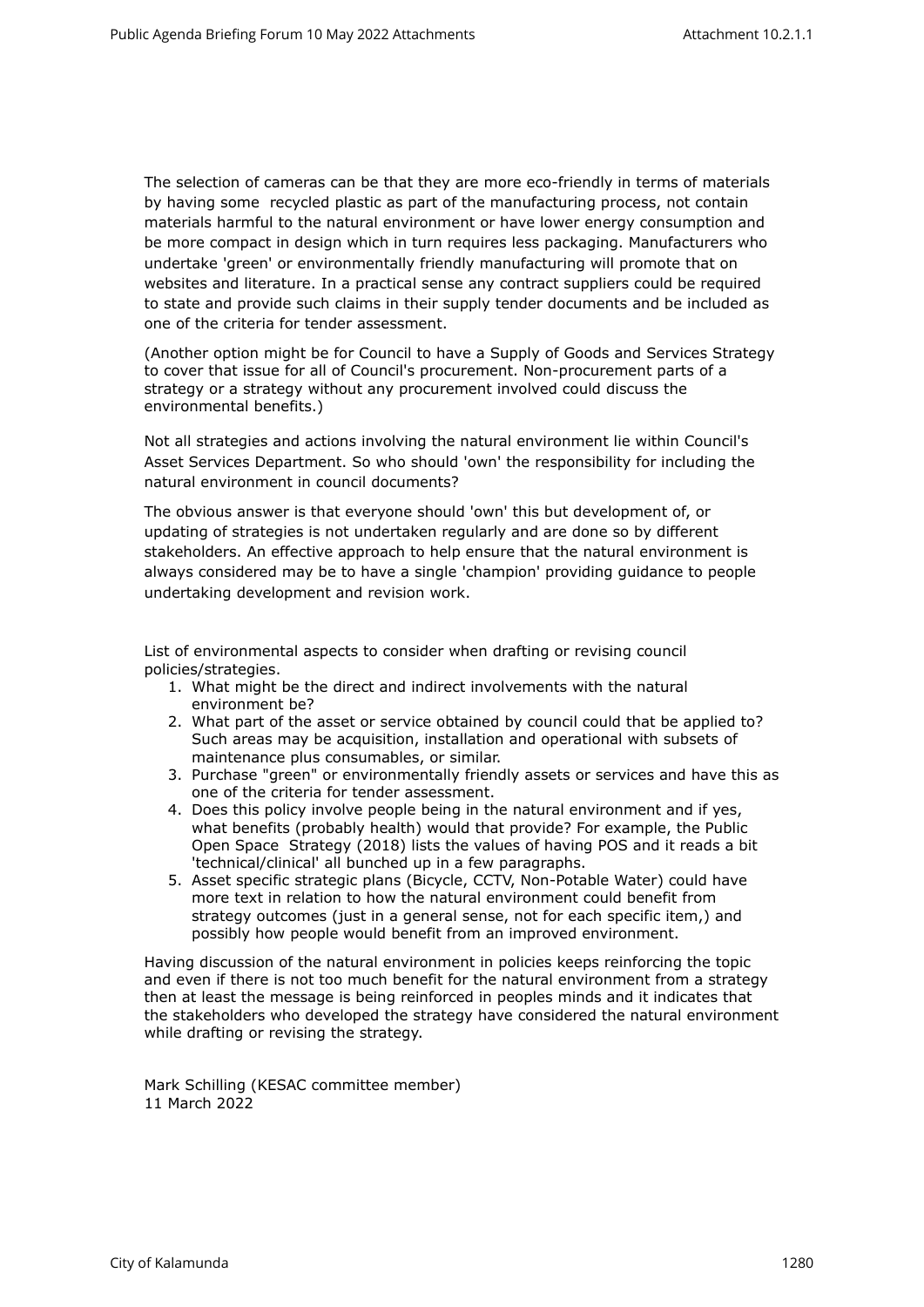| No.            | Doc. Title                                                                                   | topic<br>specifically<br>environmentally the context of<br>orientated? | environment<br>considered in<br>the document<br>subject? | Is the document Is the natural How is the natural environment been mentioned within the document?                                                                                                                                                                                                                                                                                                                                                                       |
|----------------|----------------------------------------------------------------------------------------------|------------------------------------------------------------------------|----------------------------------------------------------|-------------------------------------------------------------------------------------------------------------------------------------------------------------------------------------------------------------------------------------------------------------------------------------------------------------------------------------------------------------------------------------------------------------------------------------------------------------------------|
| $\mathbf{1}$   | <b>Activity Centres</b><br><b>Strategy (March</b><br>2021)                                   | <b>No</b>                                                              | No                                                       | Nothing specifically about the natural environment                                                                                                                                                                                                                                                                                                                                                                                                                      |
| $\overline{2}$ | <b>Age Friendly</b><br><b>Strategy and</b><br><b>Action Plan</b><br>(2017)<br>(Refer Note 1) | <b>No</b>                                                              | <b>No</b>                                                | Neither the 'Workshop Themes' section nor the (public consultation) survey<br>section identified the natural environment as an element to be improved or<br>managed. POS issues were rubbish, more seating and maintenance.                                                                                                                                                                                                                                             |
| 3              | <b>Arts Strategy</b><br>(2019)                                                               | <b>No</b>                                                              | Partially                                                | In the 'Vision' it shows (diagrammatically) a link to the environment in general<br>amongst other links including tourism and states the City recognises there are<br>strong links (by the Arts Strategy) to tourism and the environment. (Does not<br>specifically state built environment or natural or natural environment but it reads<br>like natural is the one in mind.)<br>Has a list of City strategies that includes the Local Environment Strategy           |
| 4              | <b>Bicycle Plan</b><br>(Summary)<br>(2017)                                                   | <b>No</b>                                                              | <b>No</b>                                                | In the lists of benefits of cycling it states environmental benefits of cleaner air<br>and reduced green house gasses due to less car trips.                                                                                                                                                                                                                                                                                                                            |
| 5.             | <b>CCTV Strategy</b><br>(April 2019)                                                         | <b>No</b>                                                              | <b>No</b>                                                | No mention of the natural environment.                                                                                                                                                                                                                                                                                                                                                                                                                                  |
| 6              | Community<br>Engagement<br>Strategy (2017)                                                   | No                                                                     | Partially                                                | Text in the Forward states that the City "  have maintained strong ties with our<br>environmental community, " (amongst others)<br>In the 'Risk' section the (natural) environment is listed as an impact in the<br>assessment of detriment to people when assessing a proposal to undertake<br>community engagement.<br>Engagement with environmental groups (Friends etc.) is listed and the 'LES' is<br>used as 'topic specific' and consultative workshop examples. |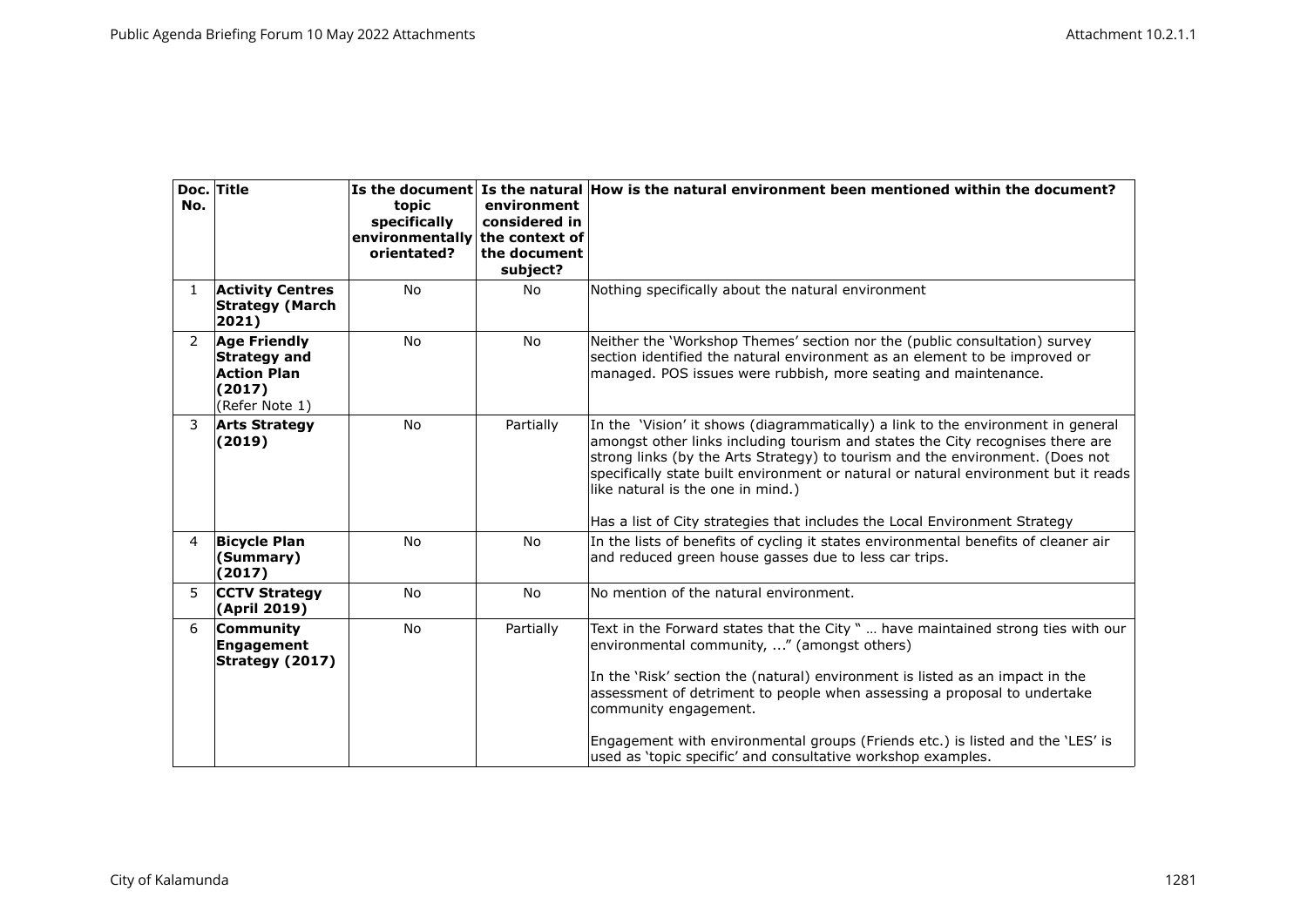|                |                                                                                              |           |                | KEAC is mentioned as a Collaborative Strategy advisory/management approach.                                                                                                                                                                                                                                                                                                                                                                                                             |
|----------------|----------------------------------------------------------------------------------------------|-----------|----------------|-----------------------------------------------------------------------------------------------------------------------------------------------------------------------------------------------------------------------------------------------------------------------------------------------------------------------------------------------------------------------------------------------------------------------------------------------------------------------------------------|
| $\overline{7}$ | Community<br><b>Health and</b><br><b>Wellbeing Plan</b><br>$(2018 - 2022)$                   | <b>No</b> | Partial        | Some mentions of the (natural) environment but mainly related to the<br>'environment' in general where the meaning can be taken as both natural and<br>built.                                                                                                                                                                                                                                                                                                                           |
| 8              | Community<br><b>Safety and Crime</b><br>Prevention<br>$(2020 - 2025)$                        | <b>No</b> | <b>No</b>      | No mention.                                                                                                                                                                                                                                                                                                                                                                                                                                                                             |
| q              | <b>Customer Service</b><br>Strategy (2017-<br>2021)                                          | <b>No</b> | <b>No</b>      | No mention.                                                                                                                                                                                                                                                                                                                                                                                                                                                                             |
| 10             | <b>Disability Access</b><br>and Inclusion<br>Plan (2017-<br>2022) (Refer Note<br>$ 1\rangle$ | <b>No</b> | N <sub>o</sub> | Section 1.7 Progress and Achievements - Lists a partnership with Kalamunda<br>Education Support Centre (Senior and Primary) re an environmental volunteering<br> project                                                                                                                                                                                                                                                                                                                |
| 11             | Economic<br>Development<br>Strategy (2018)                                                   | <b>No</b> | <b>No</b>      | No mention.                                                                                                                                                                                                                                                                                                                                                                                                                                                                             |
| 12             | Environmental<br><b>Land Use</b><br>Planning<br><b>Strategy (July</b><br>2019)               | Yes       | Yes            | "Goal<br>To compile a comprehensive report on the status of current natural<br>environmental factors and influences in the City, and develop strategies to<br>enhance and improve biodiversity and promote sustainable planning practises<br>which are sensitive and complementary to the existing natural ecosystem."<br>The Environmental Land Use Planning Strategy will set out the objectives for<br>future planning and development with particular emphasis on the environment." |
| 13             | <b>Events Strategy</b><br>$(2014 - 2018)$                                                    | <b>No</b> | Partially      | An objective was to incorporate environmental factors unique to the city into<br>events programes.                                                                                                                                                                                                                                                                                                                                                                                      |
| 14             | Industrial<br>Development<br><b>Strategy (Dec</b><br>2018)                                   | No        | Yes            | The document does discusses acknowledge environmental values and the need<br>to protect them throughout the document. There is a specific strategy (3.7) to<br>protect environmental values and another one for sustainable water use.                                                                                                                                                                                                                                                  |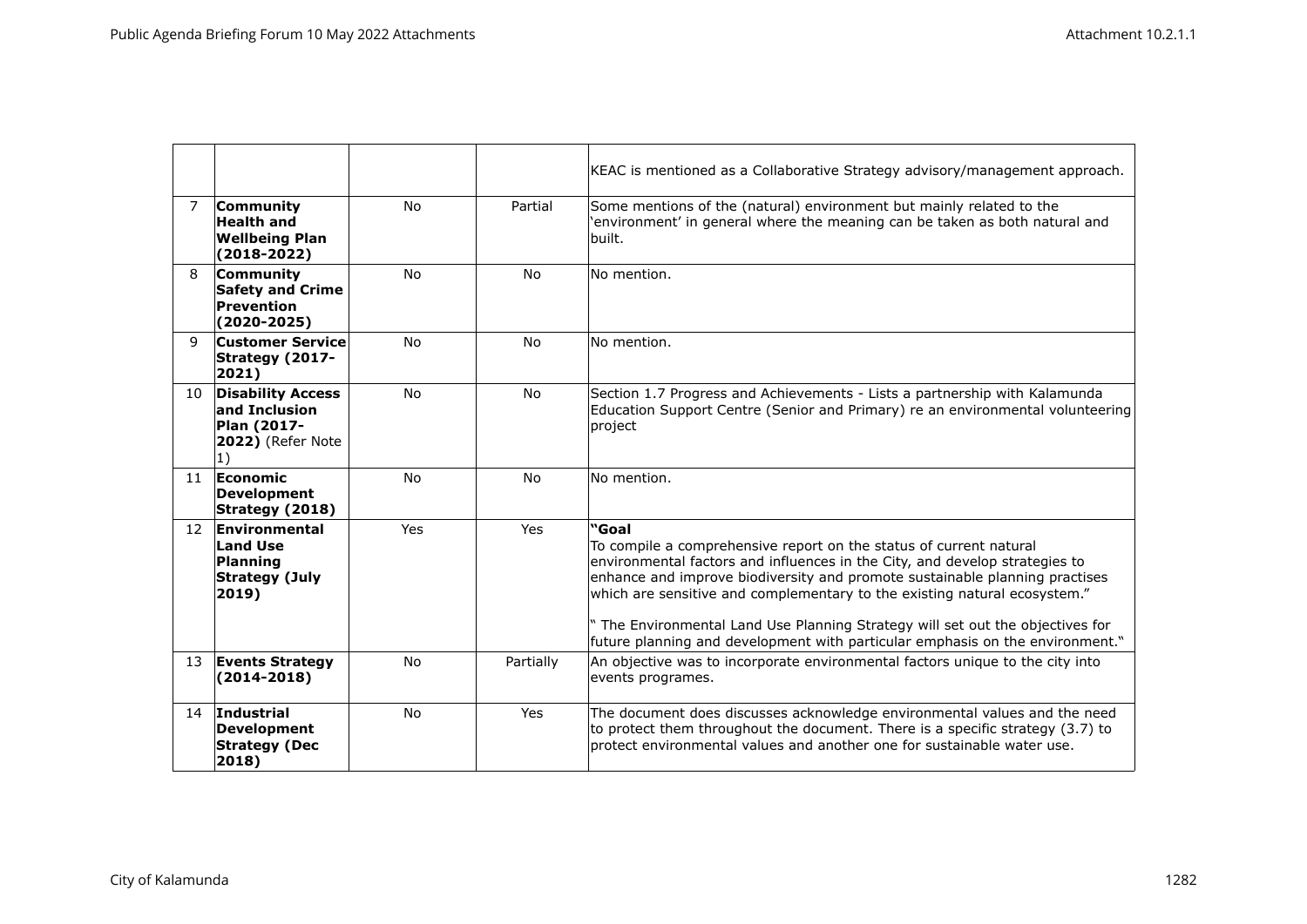| 15  | Innovate<br>Reconciliation<br><b>Action Plan -</b><br><b>Nov2019-</b><br><b>Nov2021)</b> | <b>No</b>  | No             | Stated in general reference to other strategies and as an example of an area<br>where there was an employment opportunity to be explored for Aboriginal and<br>Torres Straight Islander people.                                                                                                                                                                    |
|-----|------------------------------------------------------------------------------------------|------------|----------------|--------------------------------------------------------------------------------------------------------------------------------------------------------------------------------------------------------------------------------------------------------------------------------------------------------------------------------------------------------------------|
| 16  | Kalamunda<br>Accountable,<br><b>Long Term</b><br><b>Financial Plan to</b><br>2023 (2013) | <b>No</b>  | Partially      | States that 2.5% on net profits from any City property sales to go towards on<br>ground environmental projects.<br>Stated that asset management requires a balance of environmental values with<br>development.<br>Acknowledges that protection, management and promotion of natural<br>environment is required to ensure a lasting legacy for future generations. |
| 17  | Kalamunda<br>Achieving,<br>Corporate<br><b>Business Plan</b><br>$(2020 - 2024)$          | <b>No</b>  | <b>No</b>      | "The purpose of Kalamunda Achieving is to outline the major projects, including<br>capital works and operational recurrent services and link these projects and<br>services to the key informing plans including Asset Plans, Long Term Financial<br>Plan and the Workforce Plan."                                                                                 |
| 18  | Kalamunda<br>Advancing,<br><b>Strategic</b><br><b>Community Plan</b><br>(2031)           | <b>No</b>  | Yes            | Mentions LES & ELUPS<br>Makes the distinction of 'natural environment' many times<br>Priority 2 - Kalamunda Clean & Green has 4 objectives (out of 12 objectives<br>from 4 Priorities in total)                                                                                                                                                                    |
| 19  | Kalamunda<br><b>Advocates</b><br>$(2019-2021)$                                           | <b>No</b>  | Yes            | Environment is included 'as an equal' with other issues to be addressed.                                                                                                                                                                                                                                                                                           |
| 20. | Kalamunda Clean<br>and Green, Local<br>Environment<br>Strategy (2019-<br>2029)           | Yes        | Yes            | Entire document is about natural environment                                                                                                                                                                                                                                                                                                                       |
| 21  | Local<br>Biodiversity<br>Strategy (2020<br>DRAFT)<br>(Refer Note 2)                      | <b>Yes</b> | <b>Yes</b>     | Entire document is about natural environment                                                                                                                                                                                                                                                                                                                       |
| 22  | Local COVID 19                                                                           | <b>No</b>  | N <sub>o</sub> | Nil                                                                                                                                                                                                                                                                                                                                                                |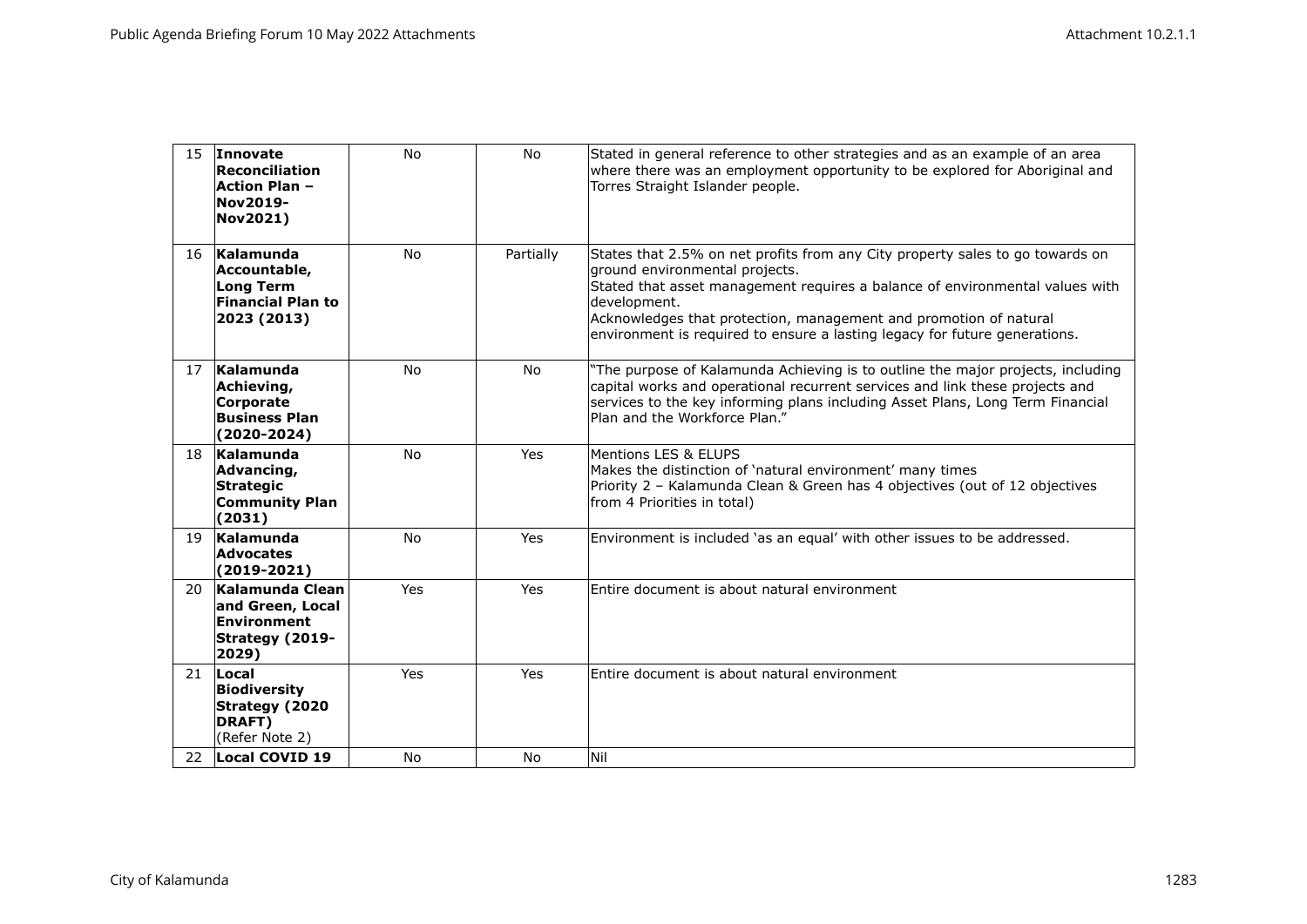|     | Preparedness<br>Plan (March<br>2020)                                     |           |           |                                                                                                                                                                                                                                                                                                                                                                                       |
|-----|--------------------------------------------------------------------------|-----------|-----------|---------------------------------------------------------------------------------------------------------------------------------------------------------------------------------------------------------------------------------------------------------------------------------------------------------------------------------------------------------------------------------------|
| 23  | <b>Local Emergency</b><br>Management<br><b>Arrangements</b><br>(2020)    | <b>No</b> | Yes       | Section 1.5 Aim of Recovery<br>The aim of recovery is the coordinated process of supporting emergency affected<br>communities in the reconstruction and restoration of physical infrastructure, the<br>environment and community, psycho social and economic wellbeing (Emergency<br>Management Act 2005)<br>Environment is included 'as an equal' with other issues to be addressed. |
| 24  | <b>Local Housing</b><br><b>Strategy (July</b><br>2021)                   | <b>No</b> | Yes       | Built and natural environments are distinguished several times.<br>Despite only having a specific two paragraph section the environment is included<br>'as an equal' with other issues to be addressed throughout the document.                                                                                                                                                       |
| 25  | <b>Local Planning</b><br>Strategy (2010)                                 | <b>No</b> | Yes       | The Executive Summary states "The main thrust of the Local Planning Strategy is<br>The protection of the natural environment and biodiversity "<br>Environment is included 'as an equal' with other issues to be addressed.                                                                                                                                                           |
| 26. | Non-Potable<br><b>Water Action</b><br>Plan (June 2020)<br>(Refer Note 3) | <b>No</b> | Minimal   | Only in the context of the 'hills environment" and the benefits of an MAR<br>providing environmental benefits.                                                                                                                                                                                                                                                                        |
| 27  | <b>Public Open</b><br><b>Space Strategy</b><br>(2018)                    | <b>No</b> | Yes       | Environment is included 'as an equal', if not more so, with other issues to be<br>laddressed.                                                                                                                                                                                                                                                                                         |
| 28  | Tourism<br>Development<br><b>Strategy (June</b><br>2019-2025)            | <b>No</b> | Yes       | Environment is included 'as an equal' with other issues to be addressed.                                                                                                                                                                                                                                                                                                              |
| 29  | Urban Forest<br>Strategy (2020<br>DRAFT)<br>(Refer Note 2)               | Yes       | Yes       | Entire document is about natural environment                                                                                                                                                                                                                                                                                                                                          |
| 30  | <b>Waste Strategy</b><br>$(2013 - 2022)$                                 | <b>No</b> | Partially | Mentioned mainly in the context of 'environmental pressure' to minimise waste<br>but some comments re environmental impacts.                                                                                                                                                                                                                                                          |
| 31  | <b>Water Action</b><br>Plan (Sept 2009)                                  | <b>No</b> | Yes       | Environment is included 'as an equal' with other issues to be addressed.                                                                                                                                                                                                                                                                                                              |